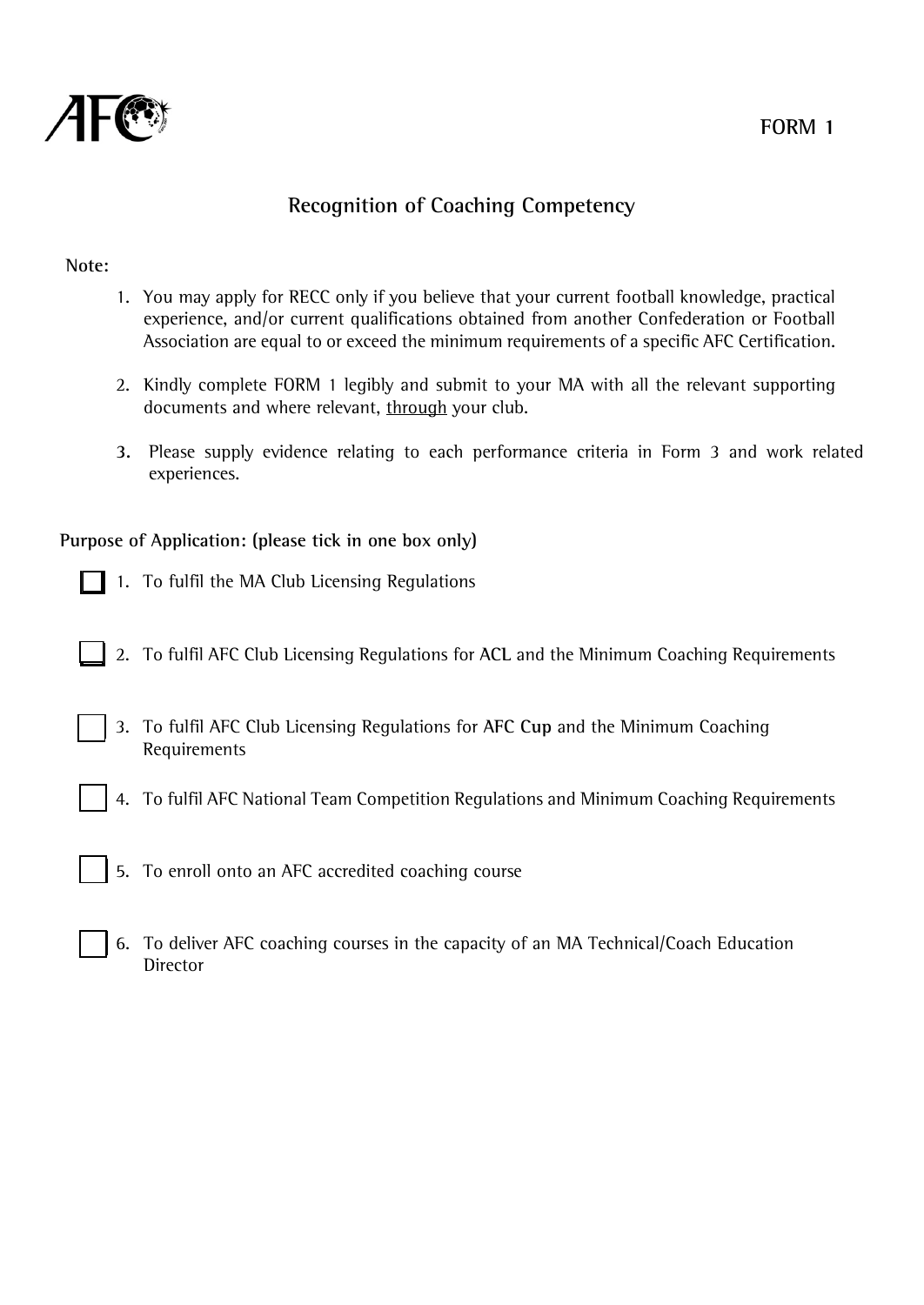| Jate: |  |  |  |
|-------|--|--|--|
|       |  |  |  |

\_\_\_\_\_\_\_\_\_\_\_\_\_\_\_\_\_\_\_\_\_\_\_\_\_\_\_\_\_\_\_\_\_\_\_\_\_\_\_\_\_\_\_\_\_\_\_\_\_ (Member Association name)

Dear Sir,

I wish to apply for a recognition of my

\_\_\_\_\_\_\_\_\_\_\_\_\_\_\_\_\_\_\_\_\_\_\_\_\_\_\_\_\_\_\_\_\_\_\_\_\_\_\_\_\_\_\_\_\_\_\_\_\_\_\_\_\_\_\_\_\_\_\_\_\_\_\_\_\_\_\_\_\_\_\_\_\_\_ coaching award \* (if available)

| $\ddot{\phantom{1}}$<br>issued b<br>hv<br>ູ |         | .<br>. |                               |
|---------------------------------------------|---------|--------|-------------------------------|
|                                             | $\cdot$ |        | <b>Mear</b><br>саг<br>$\cdot$ |

### \* Non AFC/UEFA Qualifications

If your coaching qualification is not AFC/UEFA accredited, kindly provide the following information to process your application for recognition.

- 1. An outline of the course content
- 2. Total course hours (both Practical and Theory)
- 3. Assessment methods
- 4. An official written acknowledgment of your attendance and results from the course organizer and/or authorizing body.

Club/Team:\_\_\_\_\_\_\_\_\_\_\_\_\_\_\_\_\_\_\_\_\_\_\_\_\_\_\_\_\_\_\_\_\_\_\_\_\_\_\_\_\_\_\_\_\_\_\_\_\_\_\_\_\_\_\_\_\_\_\_\_\_\_\_\_\_\_\_\_\_\_\_

Coaching Position:\_\_\_\_\_\_\_\_\_\_\_\_\_\_\_\_\_\_\_\_\_\_\_\_\_\_\_\_\_\_\_\_\_\_\_\_\_\_\_

Note: For Club Licensing and Minimum Coaching Requirements, please indicate name of Club or National team (senior, U23, U19 etc) and the position applied for (Head Coach, Assistant, GK or Fitness Coach)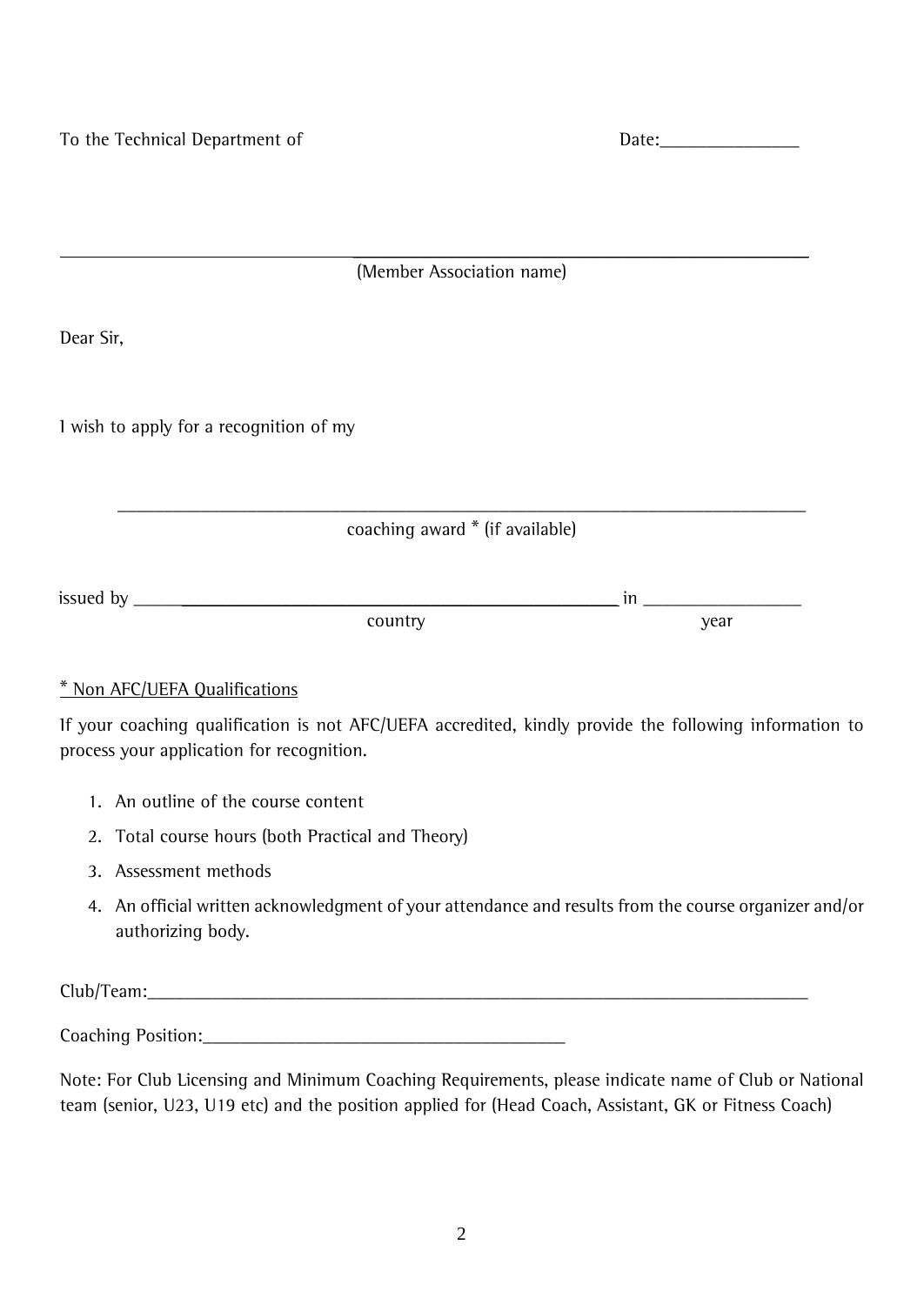### Personal Details:

|                                      | Post Code:______________ |
|--------------------------------------|--------------------------|
|                                      |                          |
| Contact Number: M) _________________ |                          |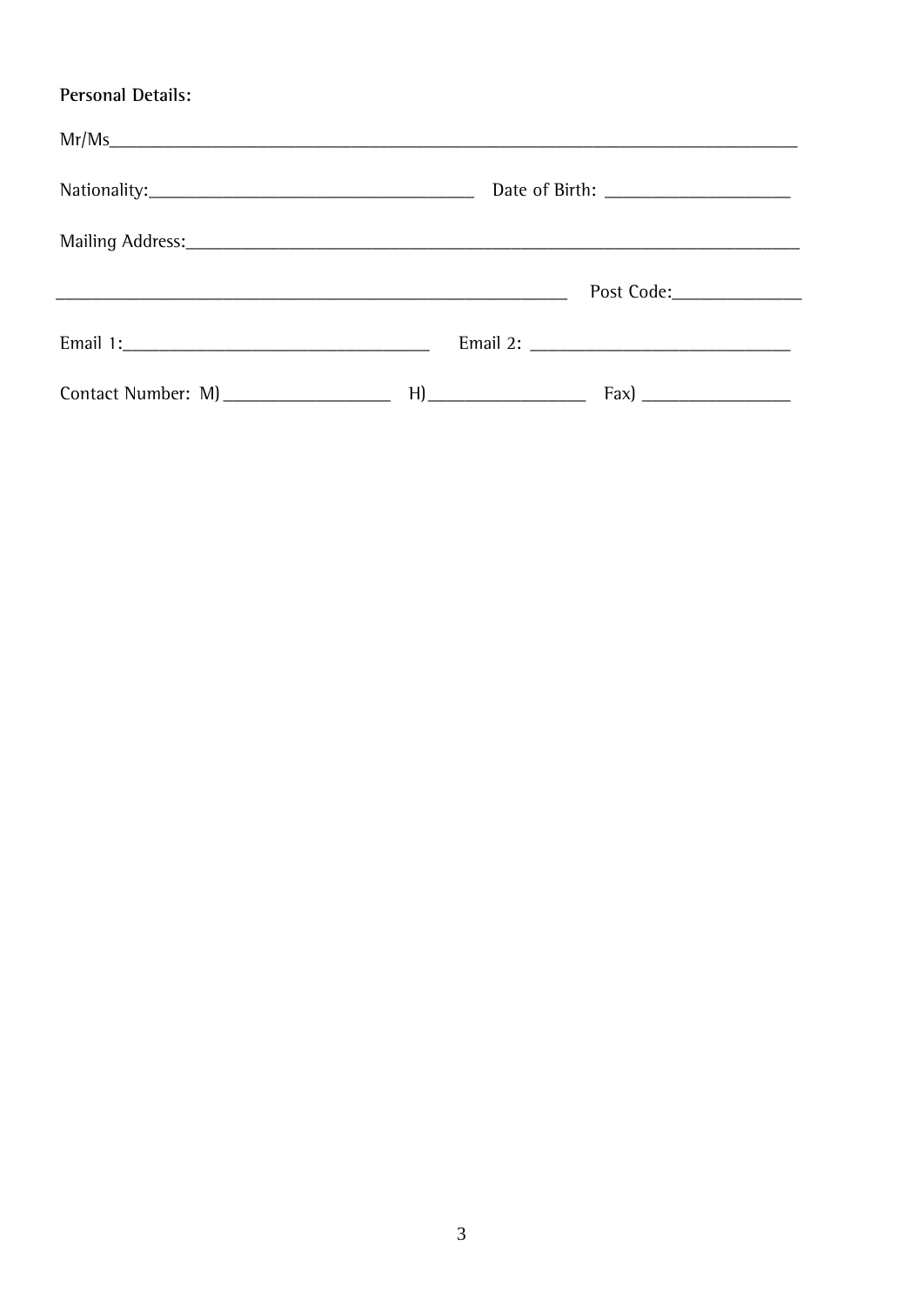### **Coaching Qualification Obtained**

| Certificate Type | Country and Confederation | Issued By and Date |
|------------------|---------------------------|--------------------|
|                  |                           |                    |
|                  |                           |                    |
|                  |                           |                    |
|                  |                           |                    |
|                  |                           |                    |
|                  |                           |                    |
|                  |                           |                    |
| Remarks:         |                           |                    |

## Coaching Experience (last 5 years)

| Club / Country | Designation<br>(Head Coach/Assistant Coach etc) | Level of Competition<br>(Pro-league, ACL, Asian Cup, etc) |
|----------------|-------------------------------------------------|-----------------------------------------------------------|
|                |                                                 |                                                           |
|                |                                                 |                                                           |
|                |                                                 |                                                           |
|                |                                                 |                                                           |
|                |                                                 |                                                           |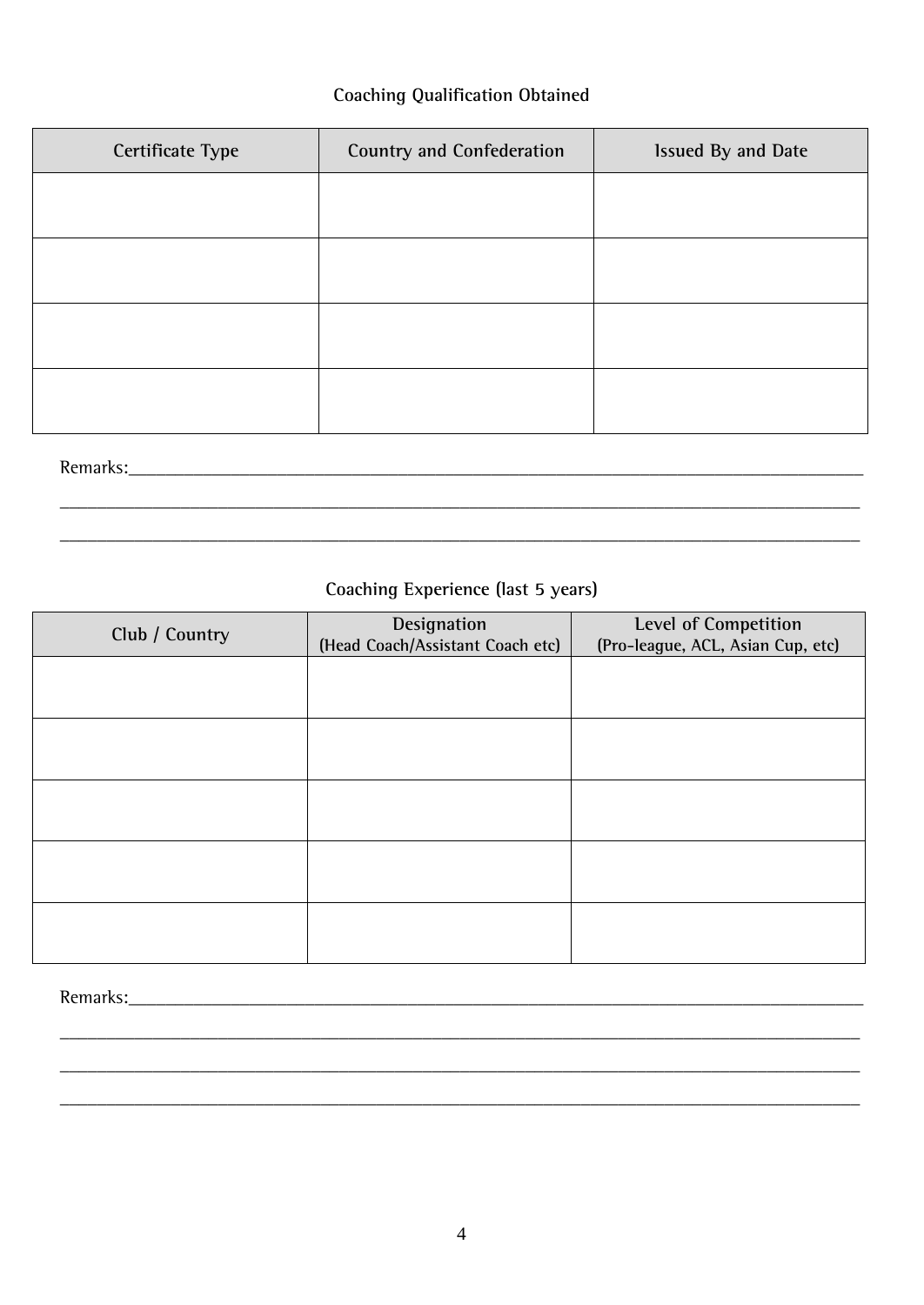| <b>Course Type</b> | Date & Venue | <b>Course Organizers</b> |
|--------------------|--------------|--------------------------|
|                    |              |                          |
|                    |              |                          |
|                    |              |                          |
|                    |              |                          |
|                    |              |                          |

### **Coaching Courses Attended (last 5 years)**

Remarks:

Note : Enclose all coaching/educational certifications, testimonials, letter of appointment and/or acknowledgement, contracts and any other relevant supporting documents (translated into English where necessary) which must be originals or certified true copies, signed or initialed where appropriate.

\_\_\_\_\_\_\_\_\_\_\_\_\_\_\_\_\_\_\_\_\_\_\_\_\_\_\_\_\_\_\_\_\_\_\_\_\_\_\_\_\_\_\_\_\_\_\_\_\_\_\_\_\_\_\_\_\_\_\_\_\_\_\_\_\_\_\_\_\_\_\_\_\_\_\_\_\_\_\_\_\_\_\_\_\_\_

\_\_\_\_\_\_\_\_\_\_\_\_\_\_\_\_\_\_\_\_\_\_\_\_\_\_\_\_\_\_\_\_\_\_\_\_\_\_\_\_\_\_\_\_\_\_\_\_\_\_\_\_\_\_\_\_\_\_\_\_\_\_\_\_\_\_\_\_\_\_\_\_\_\_\_\_\_\_\_\_\_\_\_\_\_\_

\_\_\_\_\_\_\_\_\_\_\_\_\_\_\_\_\_\_\_\_\_\_\_\_\_\_\_\_\_\_\_\_\_\_\_\_\_\_\_\_\_\_\_\_\_\_\_\_\_\_\_\_\_\_\_\_\_\_\_\_\_\_\_\_\_\_\_\_\_\_\_\_\_\_\_\_\_\_\_\_\_\_\_\_\_

In submitting this application, I declare that:

- a) the evidence I have provided is a true and accurate record of my football and work experiences;
- b) I am aware of and accept the application of the AFC Regulations Governing the Recognition of Coaching Competency;
- c) I waive all appeal rights, including any right founded in any arbitration agreement pursuant to the AFC Statutes; and
- d) all decisions of the AFC General Secretariat made pursuant to the AFC Regulations Governing the Recognition of Coaching Competency are final.

Signature of applicant: \_\_\_\_\_\_\_\_\_\_\_\_\_\_\_\_\_\_\_\_\_\_\_\_\_\_\_\_ Date:

| Date: |  |
|-------|--|
|       |  |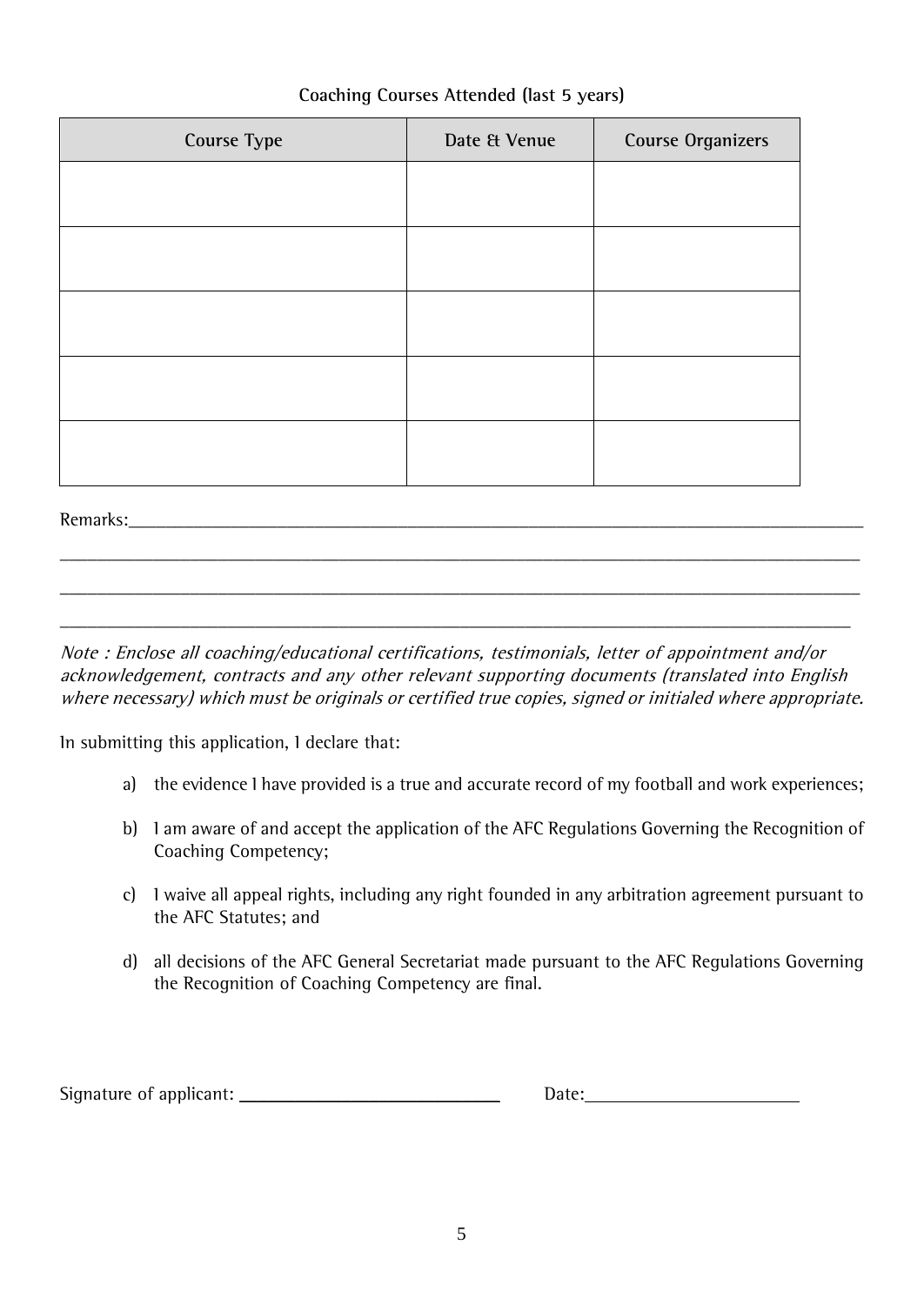**AFC General Secretary,**

Dear Sir,

### **Recognition of Coaching Competency**

Please find enclosed herewith a decision regarding the Recognition of Coaching Competency in relation to:

 $\Box$  made on  $\Box$ Applicant's name date

The decision is set out on Form 3 as required by the AFC Regulations Governing the Recognition of Coaching Competency by the MA decision making panel comprising of the following:

|   | Name | Designation in the MA          |
|---|------|--------------------------------|
|   |      | Technical Director (mandatory) |
|   |      |                                |
|   |      |                                |
| 4 |      |                                |

We declare that:

- a. we have correctly applied the Regulations and the Guidelines issued by the AFC in assessing the practical coaching abilities and competency of the applicant;
- b. we have informed the applicant that he shall not be able to practice at the recognized level until the AFC General Secretariat confirms the assessment;
- c. we waive all appeal rights, including any right founded in any arbitration agreement pursuant to the AFC Statutes; and
- d. all decisions of the AFC General Secretariat made pursuant to the AFC Regulations Governing the Recognition of Coaching Competency are final.

We look forward to receiving confirmation of our assessment, which we will immediately pass on to the applicant.

Yours Sincerely,

\_\_\_\_\_\_\_\_\_\_\_\_\_\_\_\_\_\_\_\_\_\_\_\_\_\_\_\_\_\_\_\_ \_\_\_\_\_\_\_\_\_\_\_\_\_\_\_\_\_\_\_\_\_\_\_\_\_\_\_\_\_\_\_\_\_\_\_\_\_\_\_\_\_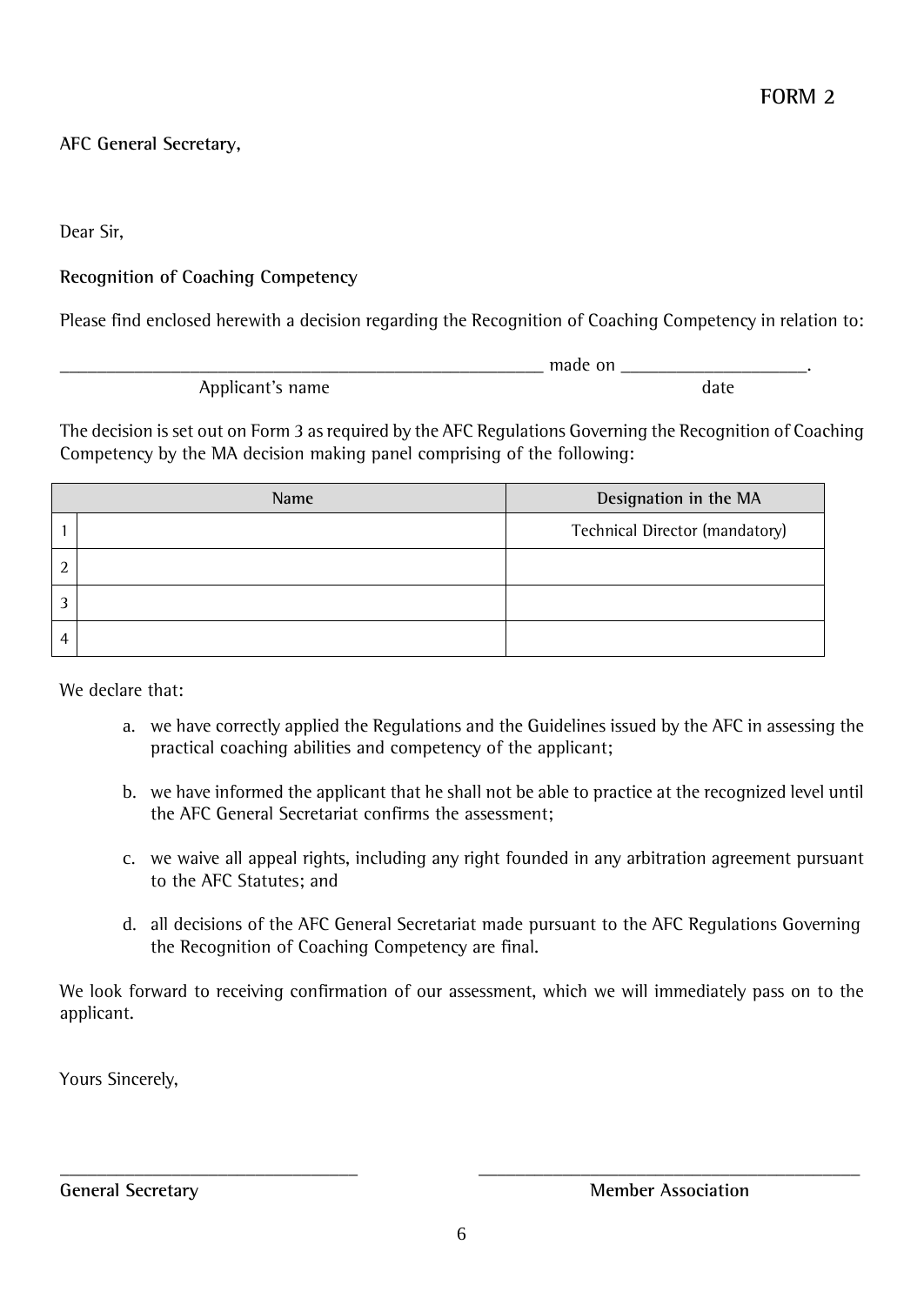Applicant's name: Team/Club:

| Assessment criteria details                                                             | Evidence<br>supplied<br>$\mathfrak{g}$<br>Observation<br>made | Relevance<br>Is the evidence<br>relevant to the<br>application? | <b>Authenticity</b><br>Is the<br>evidence<br>authentic? | <b>Indication</b><br>Is the evidence<br>provided/observation<br>made indicates the<br>applicant's<br>competency? | Current<br>Is the evidence<br>recent?<br>(obtained within<br>at least the last<br>five years?) | Comments |
|-----------------------------------------------------------------------------------------|---------------------------------------------------------------|-----------------------------------------------------------------|---------------------------------------------------------|------------------------------------------------------------------------------------------------------------------|------------------------------------------------------------------------------------------------|----------|
| Documents: CV, Medical<br>Records, Coaching and<br><b>Educational Certificates</b>      | Yes $\bigcirc$<br>$No$ $O$                                    | Yes $\circ$<br>$No$ $O$                                         | Yes $\circ$<br>No $\circ$                               | Yes $\bigcirc$<br>$No$ $O$                                                                                       | Yes $\circlearrowright$<br>$No$ $O$                                                            |          |
| Documents: Testimonials,<br><b>Coaching Contracts, Letter</b><br>of Recommendation, etc | Yes $\bigcirc$<br>$No$ $O$                                    | Yes $\bigcirc$<br>$No$ $\bigcirc$                               | Yes $\bigcirc$<br>$No$ $O$                              | Yes $\bigcirc$<br>$No$ $O$                                                                                       | Yes $\circlearrowright$<br>$No$ $O$                                                            |          |
| Documents: Coaching Log<br><b>Book</b>                                                  | Yes $\bigcirc$<br>$No$ $O$                                    | Yes $\bigcirc$<br>$No$ $\bigcirc$                               | Yes $\circlearrowright$<br>$No$ $\bigcirc$              | Yes $\circ$<br>$No$ $O$                                                                                          | Yes $\circlearrowright$<br>$No$ $O$                                                            |          |
| <b>Coaching Session Delivery</b><br>(Training)                                          | Yes $\bigcirc$<br>No $\circ$                                  | Yes $\circlearrowright$<br>No $\circ$                           | Yes $\circlearrowright$<br>No $\circ$                   | Yes $\circlearrowright$<br>$No$ $O$                                                                              | Yes $\circlearrowright$<br>$No$ $O$                                                            |          |
| Match day Coaching<br>(In Competition)                                                  | Yes $\bigcirc$<br>$No$ $\bigcirc$                             | Yes $\bigcirc$<br>$No$ $\bigcirc$                               | Yes $\bigcirc$<br>$No$ $O$                              | Yes $\bigcirc$<br>$No$ $O$                                                                                       | Yes $\circlearrowright$<br>$No$ $O$                                                            |          |
| <b>Others</b>                                                                           | Yes $\circ$<br>$No$ $O$                                       | Yes $\bigcirc$<br>$No$ $O$                                      | Yes $\bigcirc$<br>$No$ $O$                              | Yes $\bigcirc$<br>$No$ $O$                                                                                       | Yes $\circlearrowright$<br>$No$ $O$                                                            |          |

**Please tick in the relevant sections for each assessment criteria.**